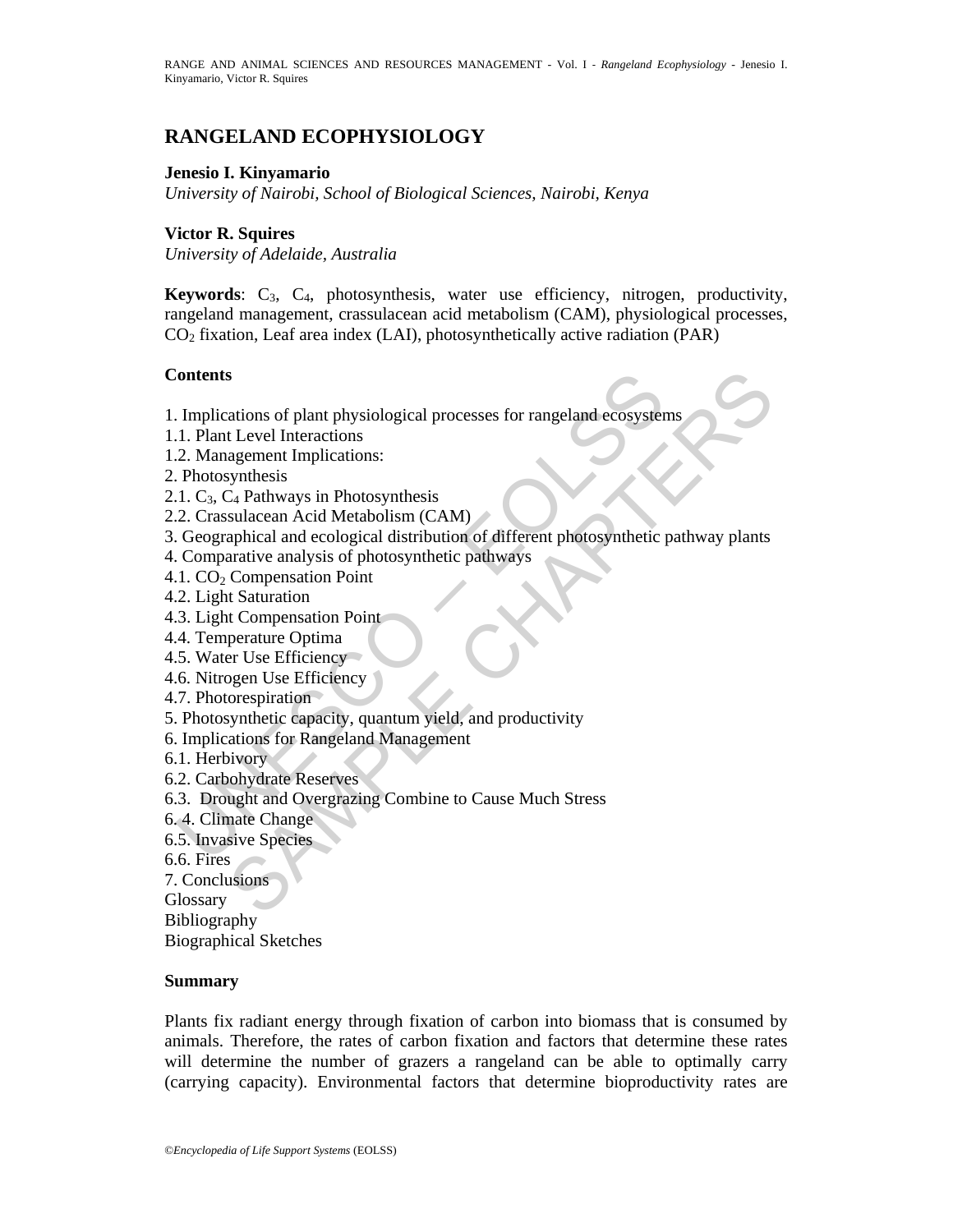basically those that determine rates of  $CO<sub>2</sub>$  fixation through the process of photosynthesis and respiration. Other factors include grazing pressure (defoliation, trampling, nutrient cycling) precipitation, light, temperature, wind, soil parameters, and inter-specific and intra-specific plant competition.

Photosynthesis is the driving force of plant growth and animal production and is dependent on the area and efficiency of green plant tissue. Photosynthesis is a photochemical process by which plants fix carbon dioxide by use of solar radiation into organic acids and ultimately to sugars. There are two parts to photosynthesis: The *light reaction* happens in the thylakoid membrane of the chloroplast and converts light energy to chemical energy and the *dark reaction* takes place in the stroma within the chloroplast, and converts  $CO<sub>2</sub>$  to sugar.

Plants with higher photosynthetic capacity end up with higher  $CO<sub>2</sub>$  carbon gains and hence in dry matter accumulation (*productivity*). Productivity is dependent on the assimilatory capacity of the plant, the length of the growing season and the effects of environmental factors such as precipitation, temperature, radiation, soil fertility, etc. The dilemma for rangeland managers is to optimize photosynthesis on the one hand and still achieve efficient harvesting of the product on the other. Management of rangelands requires that managers understand the defoliation resistance mechanisms within grass plants.

### **1. Implications Of Plant Physiology For Rangeland Ecosystems**

lants with higher photosynthetic capacity end up with higher CO<sub>2</sub><br>ence in dry matter accumulation (*productivity*). Productivity is d<br>sisimilatory capacity of the plant, the length of the growing season a<br>sivindromental f ith higher photosynthetic capacity end up with higher  $CO_2$  carbon gains an dry matter accumulation *(productivity*). Productivity is dependent on the ory capacity of the plant, the length of the growing season and the ef Rangelands are important grazing ecosystems comprising of assemblages of plants and herbivores (see *Rangeland communities: structure, function, and classification*) and the physiological processes that go on within them are not well understood by the ranchers or herders who use them. Plants fix radiant energy through fixation of carbon into biomass that is consumed by animals. Therefore, the rates of carbon fixation and factors that determine these rates will determine the number of grazers a rangeland can be able to optimally carry (carrying capacity). Environmental factors that determine bioproductivity rates are basically those that determine rates of  $CO<sub>2</sub>$  fixation through the process of photosynthesis (see below) and respiration. Other factors include grazing pressure (defoliation, trampling, nutrient cycling) precipitation, light, temperature, wind, soil parameters, and inter-specific and intra-specific plant competition.

# **1.1. Plant Level Interactions**

Plants interact at several levels; individual and close neighbors. At the individual level this interaction is among different leaves at different leaf layers that may induce leaf shading. This is determined by the leaf area index (LAI) of the plant. Close neighbors have the strongest interactions towards each other. It has been demonstrated that as radiant energy passes through a dense sward, it gets diminished exponentially towards the lower sward levels near the ground surface depending on the LAI of the sward. This is both in quality and quantity, called light attenuation and follows the Beer-Lambert law. Therefore leaves in the top of the canopy will receive more energy and of better quality than the lower canopy levels leaves. The radiant energy useful in photosynthesis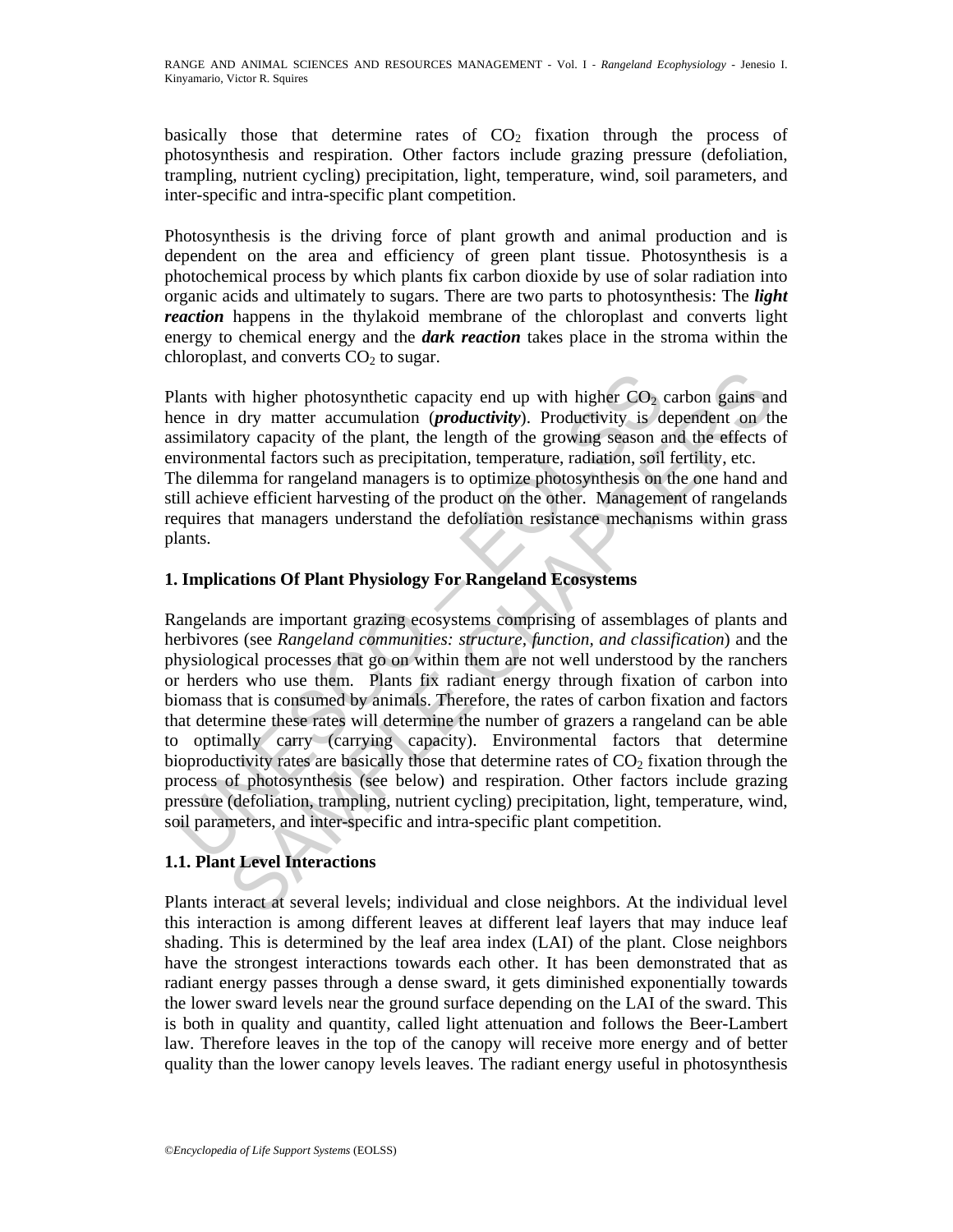RANGE AND ANIMAL SCIENCES AND RESOURCES MANAGEMENT *-* Vol. I ‐ *Rangeland Ecophysiology* - Jenesio I. Kinyamario, Victor R. Squires

is in the spectral range of  $380 - 710$  nm (called photosynthetically active radiation (PAR) often referred as 400 – 700 nm, PAR).

The canopy photosynthesis of crops and natural communities will be determined largely by the product of their average PAR and their LAI. Therefore the gross productivity of the community will be equal to the integrated value of canopy photosynthesis throughout the growing season. There is a linear relationship between canopy photosynthesis and light interception whereby early in the growing season or after defoliation by herbivory, light interception is closely related to the available LAI and crop growth and dry matter production will be proportional to the rate of light absorption (Monteith, 1981). This is attributable to the rapid increase in canopy photosynthesis as a result of increasing leaf area index until the eventual canopy closure later occurs. After canopy closure, there is no longer linear relationship between light interception and available leaf area that will strictly follow Beer-Lambert extinction law due to mutual shading although this may not limit overall stand productivity.

 $I_z = I_o \exp^{-k L A I}$ 

where,  $I_z$  = light received at a given canopy depth;  $I_0$  = incident light received at top of plant canopy;  $k =$  extinction coefficient specific to the plant community,  $LAI =$ cumulative leaf area index above the level at which  $I<sub>z</sub>$  is estimated, the cumulative *LAI* .

More photosynthesis will tend to occur in the top canopy layers and diminish with the depth of the canopy. Due to shading photosynthetic activity of grasses were shown to reduce by about 50% in the middle canopy leaves and about 70% in bottom canopy leaves of a grassland range in Kenya.



Figure 1. Distribution of leaf area index (LAI) in relation to height above ground within a grassland canopy in the Nairobi National Park, Kenya (Data: J.I. Kinyamario unpublished)

Competition among and between different individuals for various environmental requirements will determine the kind of community that results in a particular rangeland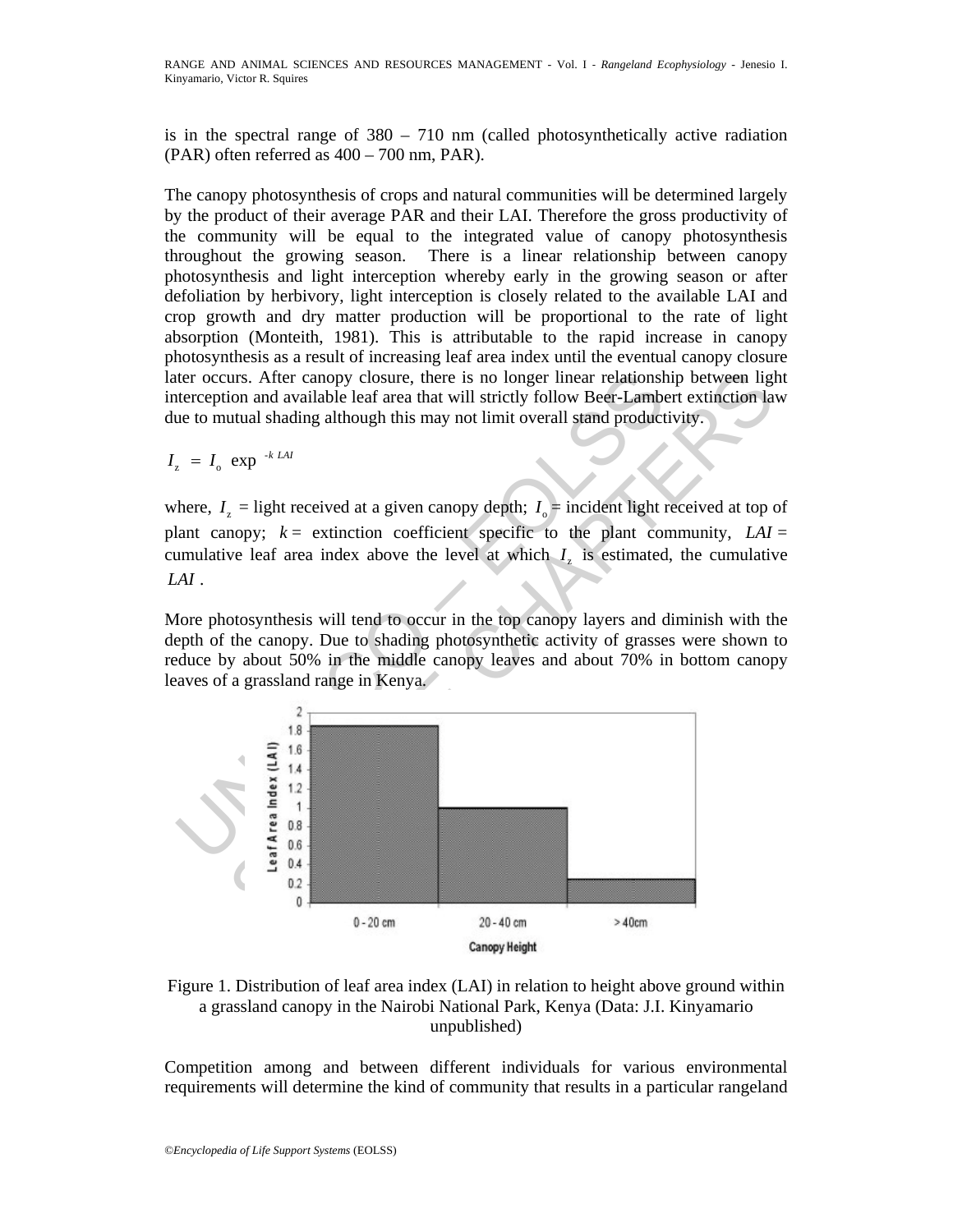ecosystem. Competition for light is usually experienced in any typical plant community but is less of a problem in semi arid rangelands where the nearest neighbor distance is usually much wider.



Figure 2. Mean solar energy  $(MJ \text{ m}^{-2} d^{-1})$  received at various canopy levels in various months of the growing season (1985) at grassland sward in the Nairobi National Park (Data: J.I. Kinyamario unpublished)

# **1.2. Management Implications:**

1. Plant type selection  $(C_3$  vs  $C_4$ , species and cultivars) affects seasonal production profile

2. Defoliation intensity (number of animals for how long) affects light capturing capacity (of the plant)

# **2. Photosynthesis**

Photosynthesis is the driving force of plant growth and animal production and is dependent on the area and efficiency of green plant tissue. Photosynthesis is a photochemical process by which plants fix carbon dioxide by use of solar radiation into organic acids and ultimately to sugars.

The sugar contains the stored energy and serves as the raw material from which other compounds are made. It occurs in the presence of water, solar energy and plant chlorophyll molecules that must trap the solar energy to allow the process to take place. This process, which takes place inside chloroplasts, involves important and specific enzymes. The process of photosynthesis can be simplified as follows: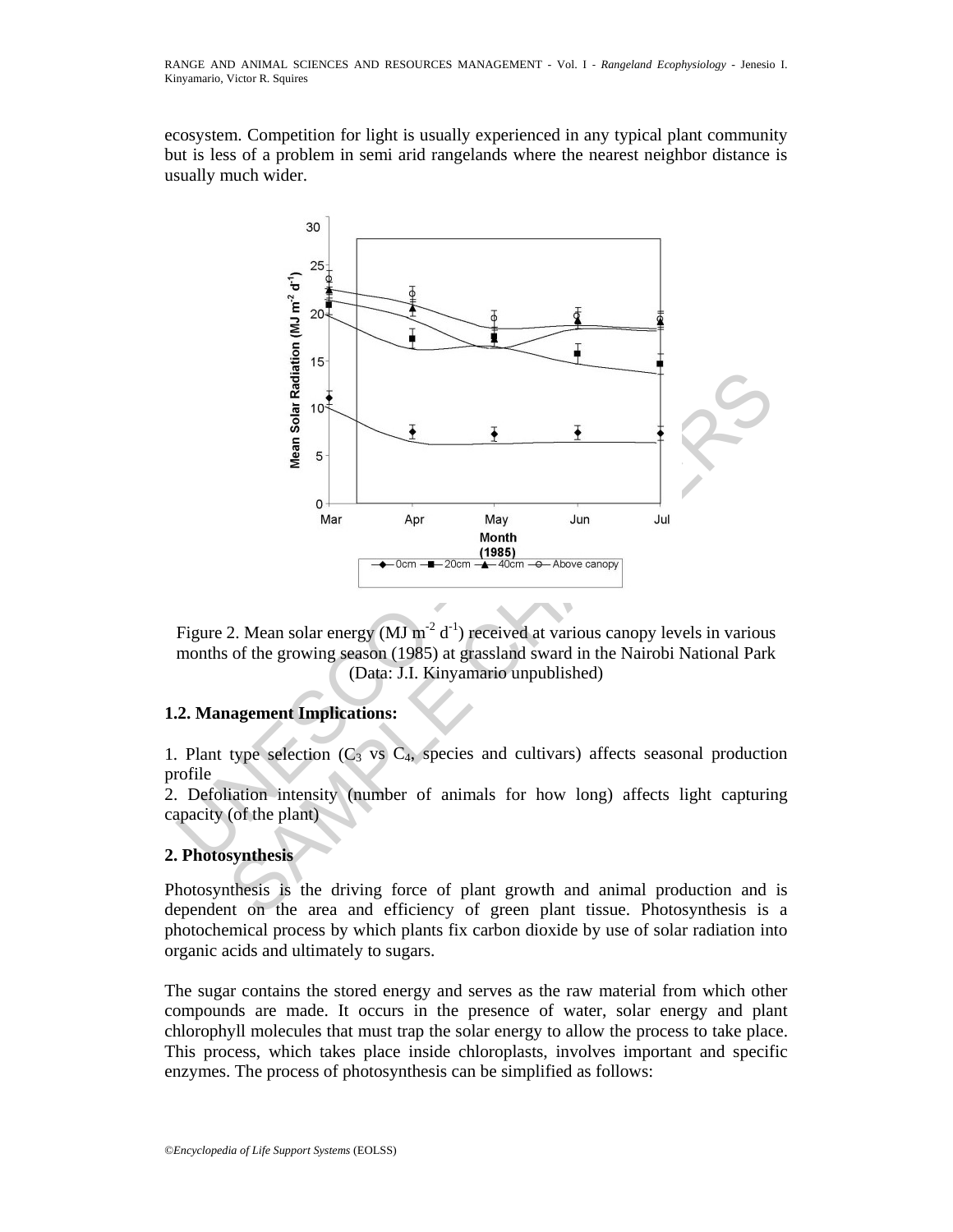RANGE AND ANIMAL SCIENCES AND RESOURCES MANAGEMENT *-* Vol. I ‐ *Rangeland Ecophysiology* - Jenesio I. Kinyamario, Victor R. Squires

$$
CO_2 + 2H_2O \xrightarrow{\_ \text{Clar Energy} \_} (CH_2O)_n + H_2O + O_2
$$

Photosynthesis follows a rather well understood pathway among plants. During the process, the water molecule is split into protons and electrons are released that drive the process.

signary united tool or ngan an pass is clearly to an<br>elastation of the chemical structure of the chemical structure of<br>notesynthesis. The central part of the chemical structure of<br>notice is a porphyrin ring, which consist The mean control in the center of the channel contocynthesis. The central pair and pass its elength of the channel canonical structure of a chorophy in more channel constant and particle in the channel of the channel with There are two parts to photosynthesis: The *light reaction* happens in the thylakoid membrane of the chloroplast and converts light energy to chemical energy. This chemical reaction must, therefore, take place in the light. Chlorophyll and several other pigments such as beta-carotene are organized in clusters in the thylakoid membrane and are involved in the light reaction. Each of these differently-colored pigments can absorb a slightly different color of light and pass its energy to the central chlorophyll molecule to do photosynthesis. The central part of the chemical structure of a chlorophyll molecule is a porphyrin ring, which consists of several fused rings of carbon and nitrogen with a magnesium ion in the centre. The *dark reaction* takes place in the stroma within the chloroplast, and converts  $CO<sub>2</sub>$  to sugar. This reaction doesn't directly need light in order to occur, but it does need the products of the light reaction (ATP and another chemical called NADPH). The dark reaction involves the *Calvin cycle* in which  $CO<sub>2</sub>$  and energy from ATP are used to form sugar. Actually, notice that the first product of photosynthesis is a three-carbon compound called glyceraldehyde 3-phosphate. Almost immediately, two of these join to form a glucose molecule.

The energy generated in the form of ATP during phosphorylation is used together with the reducing power (NADPH<sub>2</sub>) gained during the reaction to reduce  $CO<sub>2</sub>$  to carbohydrates with a higher energy value. This process takes place in the stroma of chloroplasts. Some plants are known to fix carbon dioxide resulting into either three or four carbon stable products. Hence, plants are divided into two major groups in terms of these pathways, namely  $C_3$  or  $C_4$  plants.



#### **Bibliography**

- - -

[C4 photosynthesis is an adaptation that enhances plant carbon gain in warm climates with high light and relatively low atmospheric CO2 concentration, the complex interactions between C4 anatomy and biochemistry appear to have evolved over thirty times independently within the angiosperms].

Briske, D.D. and J.R. Hendrickson. 1998. Does selective defoliation mediate competitive interactions in a semiarid savanna? A demographic field evaluation. *Journal of Vegetation Science* 9:611-622[Discusses the development of effective responses by plants to the impact of grazing. Morphological and physiological traits, including crop architecture are involved].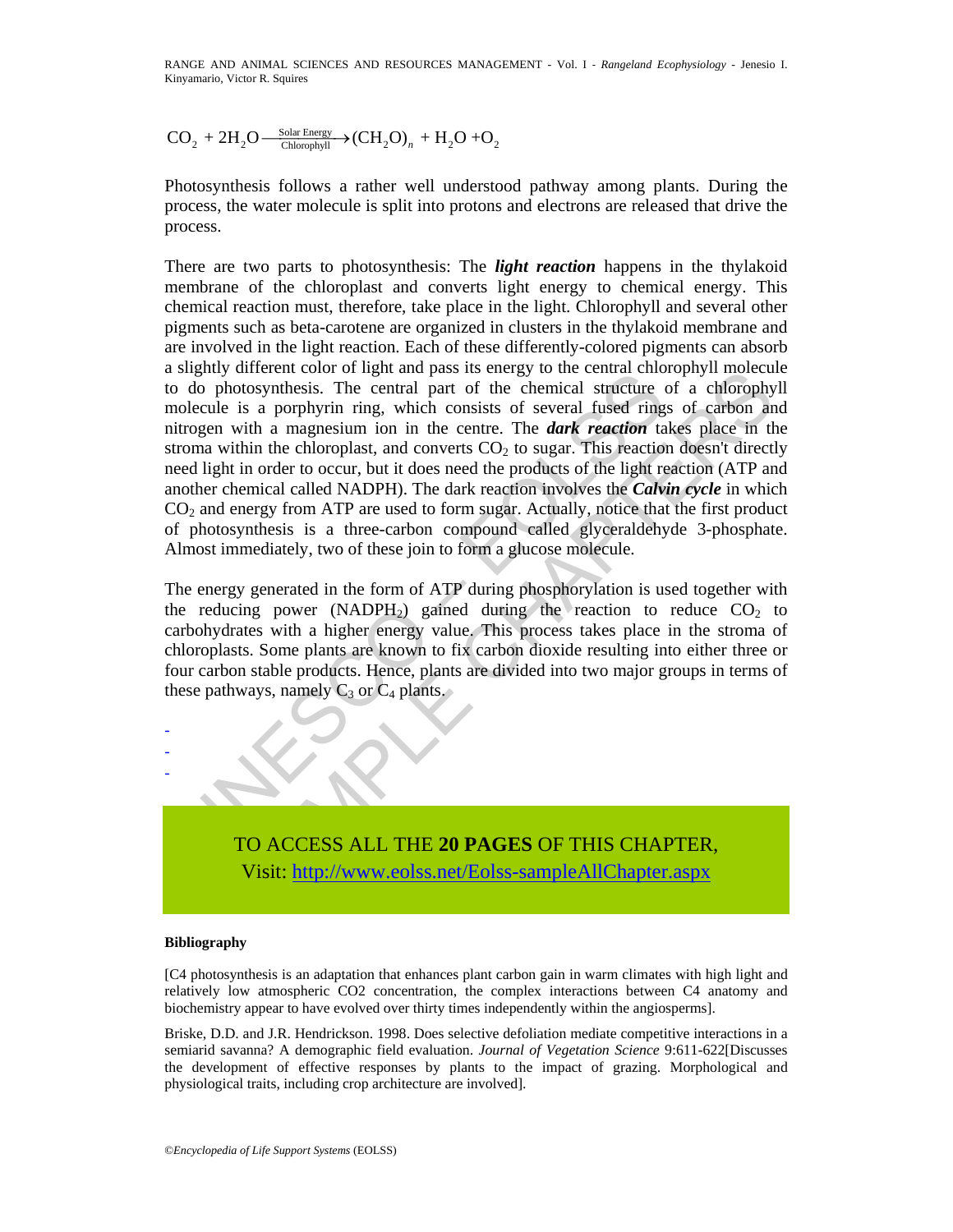Briske, D.D., and J.H. Richards. 1995**.** Plant response to defoliation: a physiological, morphological, and demographic evaluation. pp. 635-710. In D.J. Bedunah and R.E. Sosebee (eds.). *Wildland plants: physiological ecology and developmental morphology. Society for Range Management*, Denver, CO. [Several plant traits, including the location and availability of meristems, architectural attributes influencing palatability and residual leaf area following defoliation have proved especially important to our understanding of grazing resistance in plants].

Briske, D.D., and J.H. Richards. 1995**.** Plant response to defoliation: a physiological, morphological, and demographic evaluation. pp. 635-710. In D.J. Bedunah and R.E. Sosebee (eds.). *Wildland plants: physiological ecology and developmental morphology.* Society for Range Management, Denver, CO. [Several plant traits, including the location and availability of meristems, architectural attributes influencing palatability and residual leaf area following defoliation have proved especially important to our understanding of grazing resistance in plants].

Ehleringer JR, Cerling TE, Dearling D (eds). 2005. A history of atmospheric  $CO<sub>2</sub>$  and its effects on plants, animals and ecosystems. Berlin, Germany: Springer-Verlag, New York. [Extensive research in geology, atmospheric science, and paleontology provides a detailed history of CO2 in the atmosphere and an understanding of factors that have influenced changes in the past].

and expansion and excosystems. Berlin, Germany. Spiniget-velag, twew fork. IEE understanding of factors that have influenced changes in the past].<br>
bleiringer JR, Cerling TE, Helliker BR. 1997. C<sub>4</sub> photosynthesis, atmosp mas and ecosystems. Bernit, Gremany: Sponger-Vertag, New YorK. [Extensive researcon<br>monpheric science, and paleontology provides a detailed history of CO2 in the atmosphere are<br>anding of factors that have influenced chang Ehleringer JR, Cerling TE, Helliker BR. 1997.  $C_4$  photosynthesis, atmospheric  $CO_2$  and climate. Oecologia 112: 285–299. [The objectives of this synthesis are (1) to review the factors that influence the ecological, geographical, and palaeoecological distributions of plants possessing  $C_4$  photosynthesis and (2) to propose a hypothesis/model to explain both the distribution of  $C_4$  plants with respect to temperature and  $CO<sub>2</sub>$  and why  $C<sub>4</sub>$  photosynthesis is relatively uncommon in dicotyledonous plants, especially in comparison with its widespread distribution in monocotyledonous species].

Giussani LM, Cota-Sánchez JH, Zuloaga FO, Kellogg EA. 2001. A molecular phylogeny of the grass subfamily Panicoideae (Poaceae) shows multiple origins of C4 photosynthesis. American Journal of Botany 88: 1993–2012. DNA sequence data from the chloroplast gene *ndhF* were analyzed to estimate the phylogeny of the subfamily Panicoideae, with emphasis on the tribe Paniceae. The phosphoenol pyruvate carboxykinase (PCK) subtype of C4 photosynthesis has evolved only once, as has the NADmalic enzyme (ME) subtype; all other origins are NADP-ME.

Hassan, S. N., Rusch, G. M., Hytteborn, H., Skarpe, C.,and Kikula, I. 2007. Effects of fire on sward structure and grazing in western Serengeti, Tanzania. *African Journal of Ecology* 46, 174–185.[In Serengeti fire is used as a management tool to improve the forage quality for large herbivores. However, little is known of the effects of fire on grazing resources particularly sward structure, its influence on herbivore forage patch selection and utilization to the relative amount of phytomass consumed in burnt and nonburnt patches].

Hattersley PW. 1983. The distribution of C<sub>3</sub> and C<sub>4</sub> grasses in Australia in relation to climate. *Oecologia* 57: 113–128. [It has been shown that  $C_3$  and  $C_4$  species can differ in anatomical, biochemical and physiological and ecological aspects. There is relationship between the distribution of C4 species and climatic patterns]

Hibberd JM, Quick WP. 2002. Characteristics of  $C_4$  photosynthesis in stems and petioles of  $C_3$  flowering plants. *Nature* 415: 451–454.[Tobacco, a typical  $C_3$  plant, shows characteristics of  $C_4$  photosynthesis in cells of stems and petioles that surround the xylem and phloem, and that these cells are supplied with carbon for photosynthesis from the vascular system and not from stomata. These photosynthetic cells possess high activities of enzymes characteristic of  $C_4$  photosynthesis, which allow the decarboxylation of four-carbon organic acids from the xylem]

Hodgkinson,K.C., Ludlow, M.M., Mott.J.J. and Baruch, Z.1989. Comparative responses of savanna grasses *Cenhrus ciliaris* and *Themeda triandra* to defoliation. *Oecologia* 79:45-52 [Discusses the plant adaptation to stress of defoliation and resistance to grazing].

Keeley JE, Rundel PW. 2003. Evolution of CAM and C4 carbon concentrating mechanisms. *International Journal of Plant Sciences.* 164: S55–S77. [Mechanisms for concentrating carbon around the Rubisco enzyme, which drives the carbon-reducing steps in photosynthesis, are widespread in plants; in vascular plants they are known as crassulacean acid metabolism (CAM) and  $C_4$  photosynthesis. The proximal selective factor driving the evolution of this  $CO_2$ -concentrating pathway is low daytime  $CO_2$ . In terrestrials the ultimate selective factor is water stress that has selected for increased water use efficiency.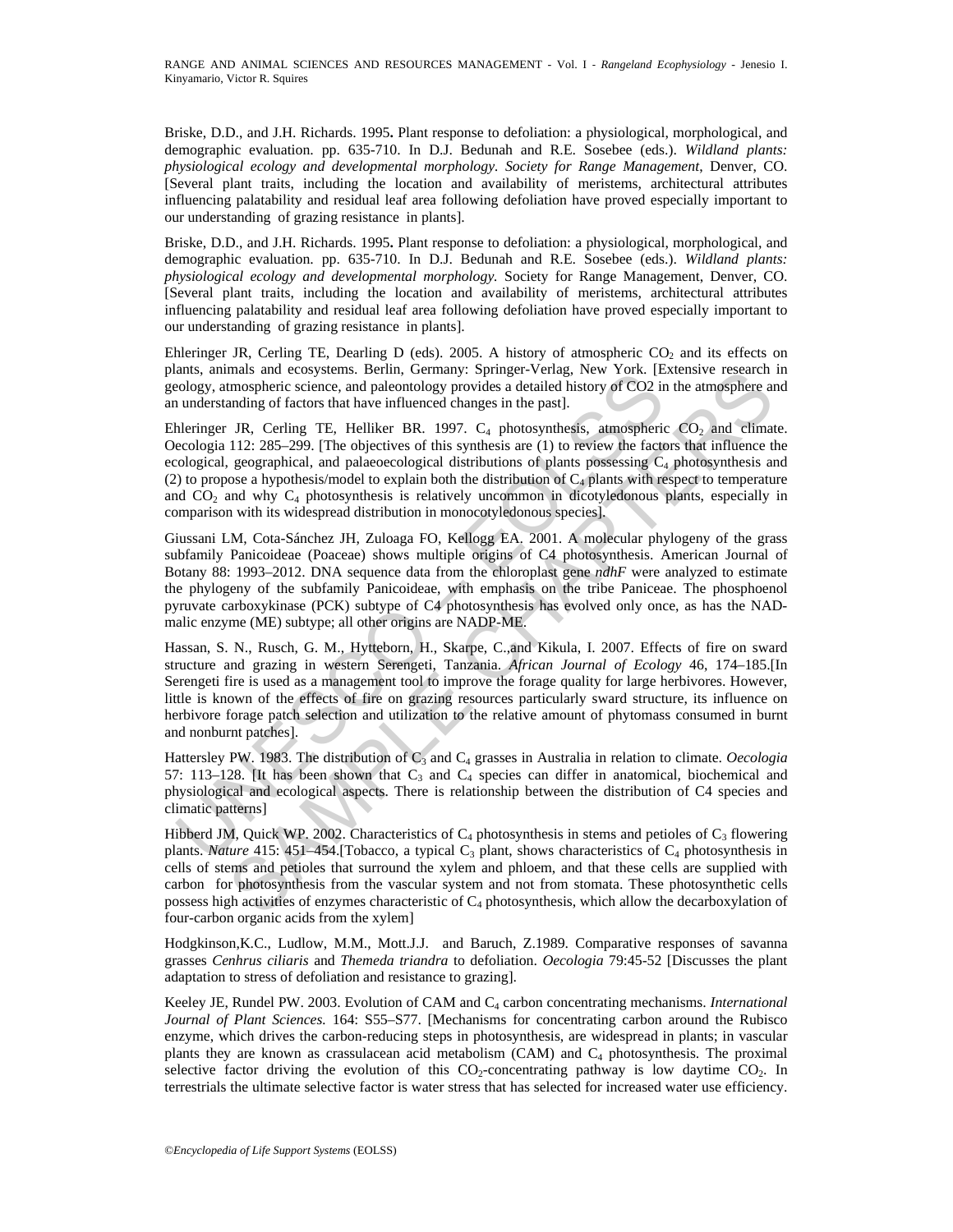This biochemical pathway is most commonly associated with a specialized leaf anatomy known as Kranz anatomy. The ultimate selective factor driving the evolution of this pathway is excessively high photorespiration that inhibits normal  $C_3$  photosynthesis under high light and high temperature in both terrestrial and aquatic habitats. This knowledge is used to illuminate the role of atmospheric  $CO<sub>2</sub>$  in the modern carbon cycle and in the evolution of plants and animals].

Kinyamario, J.I. and S.K. Imbamba. Dry Savanna, Kenya. In, Primary Productivity of Grass Ecosystems of the Tropics and Sub-tropics (S.P**.** Long, M.B. Jones and M. Roberts, Edts.). - 1992 *Chapman and Hall, London, pp 123 -140* [A study was carried out on net primary productivity of four contrasting tropical grasslands and showed that these ecosystems are far more productive than earlier suggested, when full account is taken of losses of plant organs above and below-ground. These conclusions have wider implications in prediction of global carbon cycling by grassland ecosystems].

Kinyamario, J.I., M.J.Trlica and T.J.Njoka. Influence of tree shade on plant water status, gas exchange and water use efficiency on Panicum maximum Jacq. and Themeda triandra Forssk. in a Kenyan savanna**.**  - 1995 *African Journal of Ecology, 33: 114 -123.* [A study of net CO<sub>2</sub> assimilation rate and water vapor exchange of *Panicum maximum* that grows predominantly beneath savanna tree canopies, and *Themeda triandra* that grows primarily in adjacent open grassland sites, was carried out on both sites in Nairobi National Park. *Panicum maximum* exhibited less water stress, had lower stomatal conductance and transpiration, and had higher water use efficiency than *T. triandra* under tree canopies].

Leegood RC. 2002. C4 photosynthesis: principles of CO2 concentration and prospects for its introduction into C3 plants. *Journal of Experimental Botany* 53: 581–590. [The aim of this review is to discuss the properties of this CO<sub>2</sub>-concentrating mechanism, and thus to indicate the minimum requirements of any genetically-engineered system. In particular, the Kranz leaf anatomy of  $C_4$  photosynthesis and the division of the  $C_4$ -cycle between two cell types involves intercellular co-operation that requires modifications in regulation and transport to make  $C_4$  photosynthesis work. Some examples of these modifications are discussed.

Monson RK. 1989a. On the evolutionary pathways resulting in C4 photosynthesis and crassulacean acid metabolism (CAM). *Advances in Ecological Research* 19: 57–101.

Monteith JL 1981. Climate variation and growth of crops. *Quarterly Journal Royal Meteorological Society* 107:749–774 [ A classic paper that sets out principles governing germination and growth of plants. Seed germination and early plant growth are complex procedures dependent on the interaction of soil temperature and soil moisture as well as photoperiod. Germination begins when an imbibed seed is exposed to temperatures above the base temperature].

1995<br>
1997 - Apricum Journal of Lecongy, 53: 114 +125. [14 stug of the CO<sub>2</sub> assimilated from exchange of *Panicum maximum* that grows predominantly beneath savananameleand riandra that grows primarily in adjacent open gr Aprenti *on-mand op Ecotogy, 35: 114-123*. [A stuay on the UC<sub>2</sub> assummation rate and was<br>hrange of *Panicum maximum* that grows predominantly beneath savana tree canopies, an<br>anage of *Panicum maximum* that grows predomi Sage RF. 2002b. C4 photosynthesis in terrestrial plants does not require Kranz anatomy. *Trends in Plant Science* 7: 283–285. [C4 photosynthesis without Kranz anatomy (single-cell C4 photosynthesis) occurs in only 0.003% of known species of  $C_4$  flowering plants. Using light microscopy, the anatomy of aquatic, floating and terrestrial leaves from eight of the nine species in the tribe was examined to assess the pattern of evolution of  $C_4$  photosynthesis and Kranz anatomy among these vernal pool grasses. These findings support previously proposed hypotheses suggesting that Orcuttieae are derived from a terrestrial ancestor and are now becoming more specialized to an aquatic environment].

#### **Biographical Sketches**

**Dr. Jenesio I. Kinyamario** is an Associate Professor with the School of Biological Sciences, University of Nairobi, in Kenya. He received a BSc (Biology) from University of Nairobi, an MSc (Range Sciences) from Texas A&M University and a PhD (Plant Ecology) at University of Nairobi. His research focuses on bioproductivity and ecophysiology of African tropical grasslands. He has also worked with scientists at NREL and Department Forest, Rangeland & Watershed Stewardship (Rangeland Ecology) at Colorado State University to understand pastoral systems in East Africa.

**Dr Victor Squires** is an Australian who as a young man studied animal husbandry and later Botany/Ecology. He has a PhD in Rangeland Science from Utah State University**.** He is a former Dean of the Faculty of Natural Resources at the University of Adelaide and was the Foundation Director of the National Key Center for Dryland Agriculture and Land Use Systems. Since retirement from the University, Dr Squires was a Visiting Fellow at the East West Center in Hawaii and is currently an Adjunct Professor in the University of Arizona, Tucson. He has been a consultant to World Bank, various